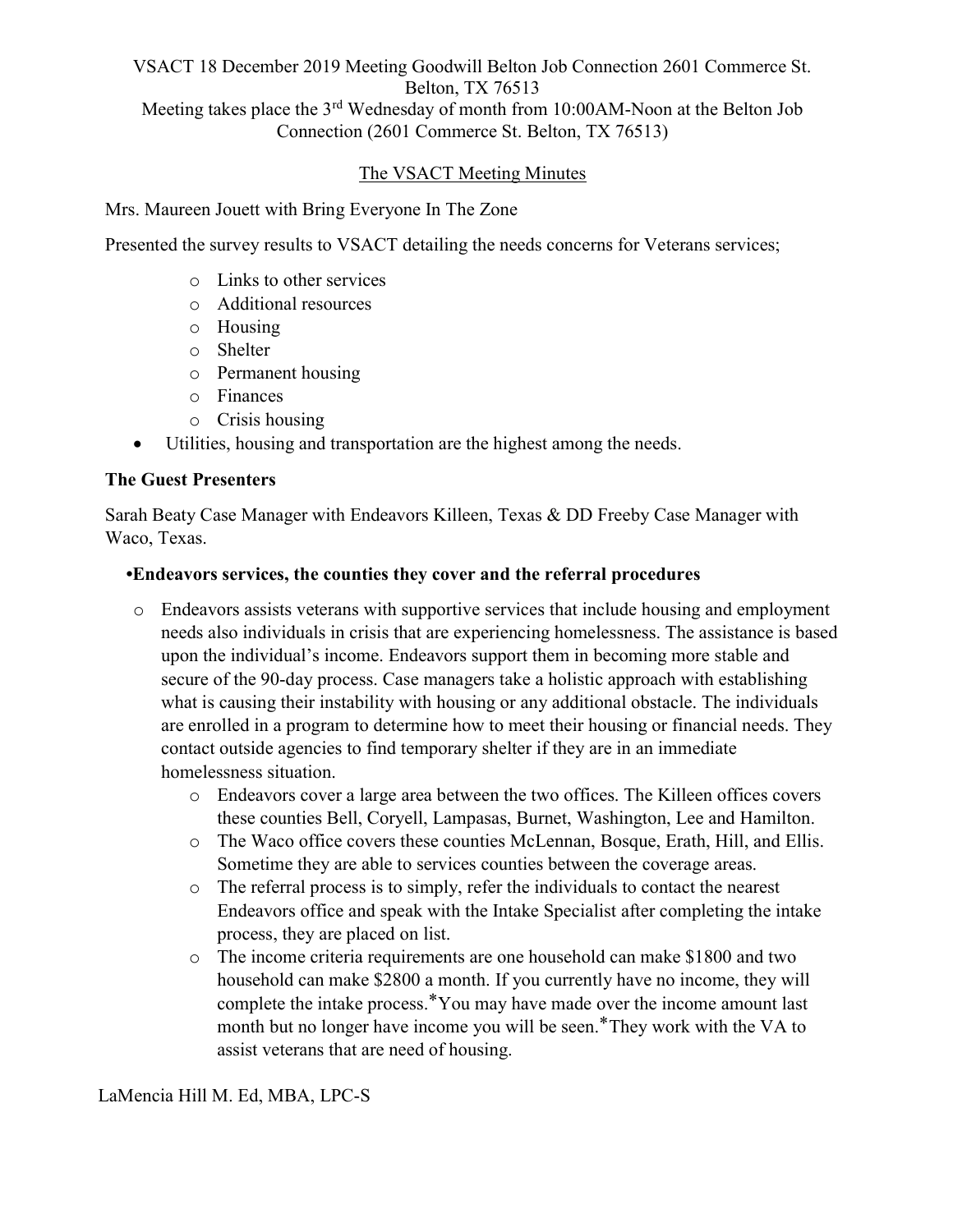## VSACT 18 December 2019 Meeting Goodwill Belton Job Connection 2601 Commerce St. Belton, TX 76513 Meeting takes place the 3<sup>rd</sup> Wednesday of month from 10:00AM-Noon at the Belton Job Connection (2601 Commerce St. Belton, TX 76513)

Licensed Professional Mental Health Counselor

Domiciliary Residential Rehabilitation Treatment Program Local Recovery Counselor CTVHCS: Olin E. Teague Veterans Center

- o The Licensed Local Recovery Coordinator primary role is to, reach out the veteran that has been lost to care for six to twenty- four months from the VA. Trying to ensure that if assistance is needed if it is mental health or medical care; (lost to care means they have utilized the VA health care system in the six to twenty-four month time frame).
- o The VA try and locate the Veterans by calling, sending an email and reaching out to the next of kin.
- o The VA has Recovery Coordinators all of the United States. Mrs. LaMencia Hill receives a list of Veterans that have not been seen in the above time frame mentioned. The assist Veteran patients' that have been diagnosed with serious mental conditions.

The VA offers Residential Programs through several different programs options for the Veteran can live there for at least sixty days and could be longer. The programs are all residential and also are offered in an outpatient setting.

- o Domiciliary Program: is a residential component that emphasizes on clinical treatment for a lifestyle of self-care and personal responsibility. The Domiciliary at the Temple VA is no longer has a co-ed. The Waco VA now has Domiciliary for the Women Veterans. At this time the VA campus does not offer a Residential Vocational Rehabilitation for women.
- o Vocational Rehabilitation Program: assist Veterans that are seeking employment opportunities setting.
- o Mental Program: assist the Veteran with anxiety, to depression, to posttraumatic stress, there is a wide range of conditions that can affect your mental health.
- o Substance Abuse Program: this program allows Veterans to live at a treatment facility, usually for sixty days, while undergoing intensive treatment. This treatment environment provides support and structure to help the Veteran achieve long-term recovery.
- o Combat Related Trauma Program: a residential or inpatient care program help Veterans with severe PTSD symptoms who have trouble doing normal daily activities (like going to work).
- o There is a unique service they offered, it is a Veteran can come in the Domiciliary and utilize the Residential Program if they do not have housing. The VA has six to eight duplexes away from the VA campus that house men and women. The women units are not meant for family dwelling and therefore they are not utilized as much. The units include two to a duplex the Veteran is responsible for utilities and furniture rental. If the Veteran is transiting through the program, they can stay in the units for up to 18 months.